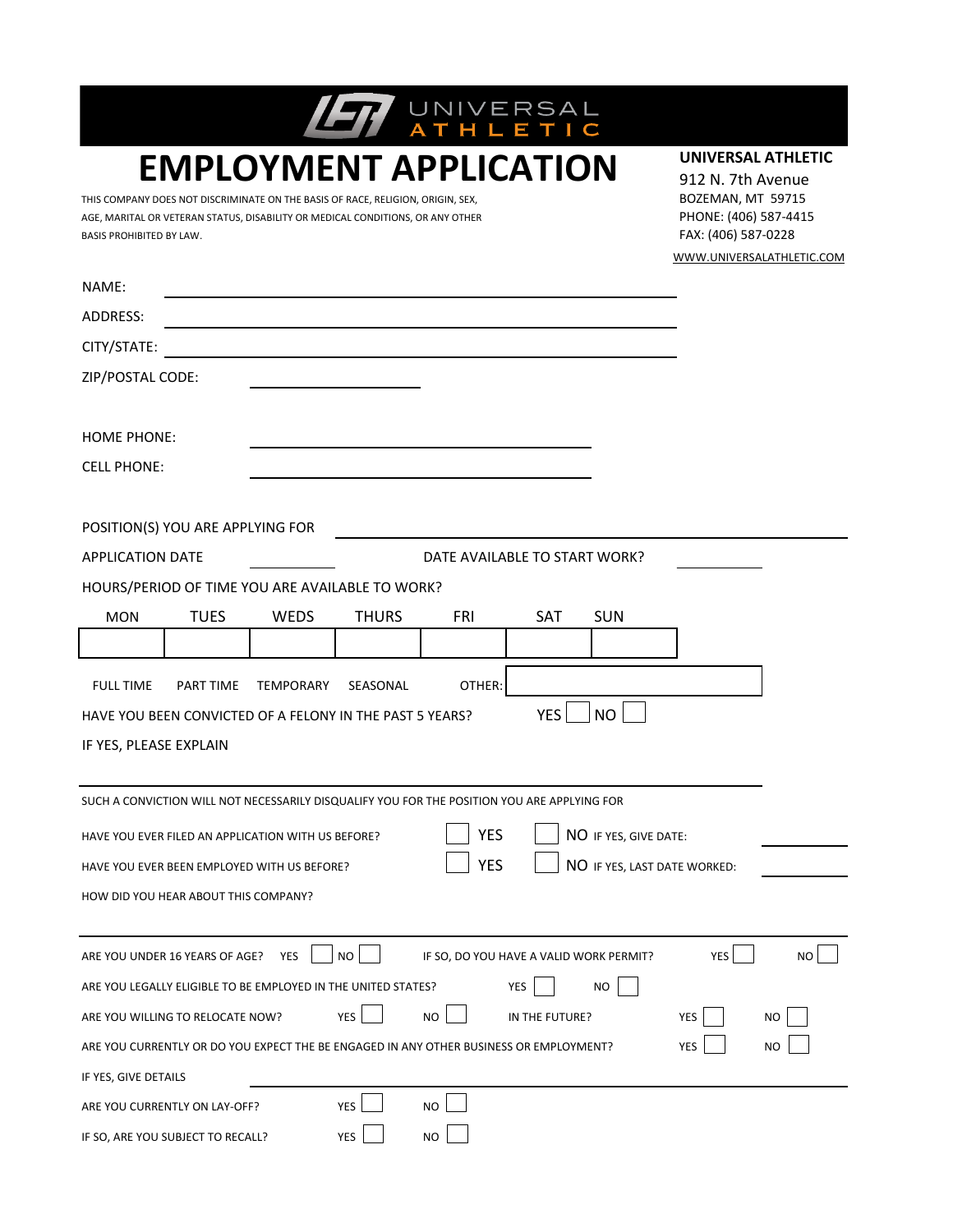## **EMPLOYMENT HISTORY**

PLEASE LIST YOUR PRESENT, OR MOST RECENT JOB FIRST

ARE YOU PRESENTLY EMPLOYED? YES NO

IF PRESENTLY EMPLOYED, WHY ARE YOU CONSIDERING LEAVING?

| SALARY OR HOURLY RATE WHEN YOU STARTED AND WHEN YOU LEFT                                                                       |  |  |  |
|--------------------------------------------------------------------------------------------------------------------------------|--|--|--|
|                                                                                                                                |  |  |  |
|                                                                                                                                |  |  |  |
|                                                                                                                                |  |  |  |
|                                                                                                                                |  |  |  |
| REASON FOR LEAVING (PLEASE BE SPECIFIC)                                                                                        |  |  |  |
| LIST THE JOBS YOU HELD, DUTIES PERFORMED, SKILLS USED OR LEARNED, ADVANCEMENTS OR PROMOTIONS WHILE YOU WORKED AT THIS COMPANY: |  |  |  |
|                                                                                                                                |  |  |  |
| MAY WE CONTACT YOUR EMPLOYER?<br><b>NO</b><br><b>YES</b>                                                                       |  |  |  |
|                                                                                                                                |  |  |  |
|                                                                                                                                |  |  |  |
|                                                                                                                                |  |  |  |
|                                                                                                                                |  |  |  |
| SALARY OR HOURLY RATE WHEN YOU STARTED AND WHEN YOU LEFT                                                                       |  |  |  |
|                                                                                                                                |  |  |  |
|                                                                                                                                |  |  |  |
|                                                                                                                                |  |  |  |
|                                                                                                                                |  |  |  |
| REASON FOR LEAVING (PLEASE BE SPECIFIC)                                                                                        |  |  |  |
| LIST THE JOBS YOU HELD, DUTIES PERFORMED, SKILLS USED OR LEARNED, ADVANCEMENTS OR PROMOTIONS WHILE YOU WORKED AT THIS COMPANY: |  |  |  |
|                                                                                                                                |  |  |  |
|                                                                                                                                |  |  |  |
|                                                                                                                                |  |  |  |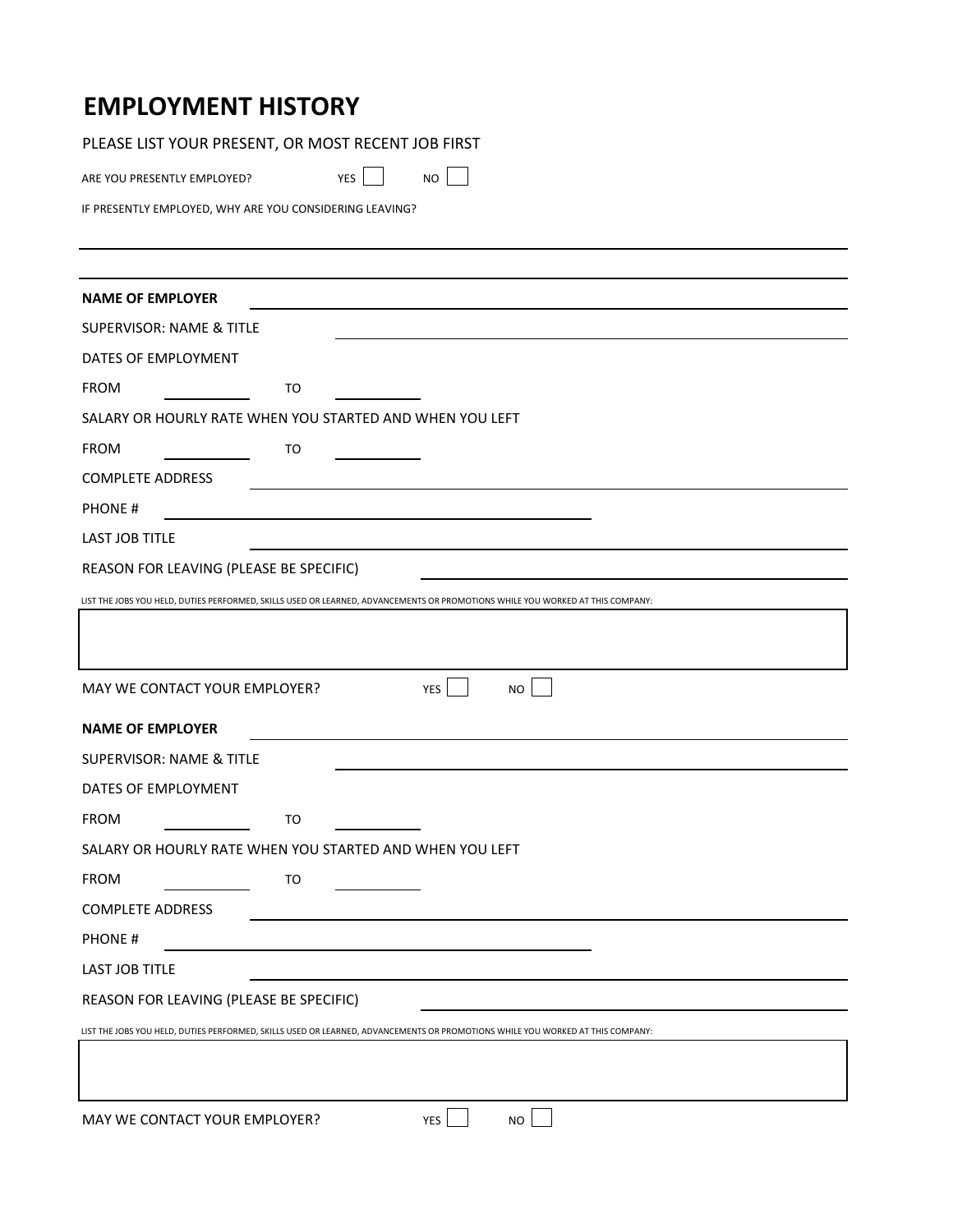| <b>NAME OF EMPLOYER</b>                 |    |                                                                                                                                |
|-----------------------------------------|----|--------------------------------------------------------------------------------------------------------------------------------|
| <b>SUPERVISOR: NAME &amp; TITLE</b>     |    |                                                                                                                                |
| DATES OF EMPLOYMENT                     |    |                                                                                                                                |
| <b>FROM</b>                             | TO |                                                                                                                                |
|                                         |    | SALARY OR HOURLY RATE WHEN YOU STARTED AND WHEN YOU LEFT                                                                       |
| <b>FROM</b>                             | TO |                                                                                                                                |
| <b>COMPLETE ADDRESS</b>                 |    |                                                                                                                                |
| <b>PHONE#</b>                           |    |                                                                                                                                |
| <b>LAST JOB TITLE</b>                   |    |                                                                                                                                |
| REASON FOR LEAVING (PLEASE BE SPECIFIC) |    |                                                                                                                                |
|                                         |    | LIST THE JOBS YOU HELD, DUTIES PERFORMED, SKILLS USED OR LEARNED, ADVANCEMENTS OR PROMOTIONS WHILE YOU WORKED AT THIS COMPANY: |
|                                         |    |                                                                                                                                |
|                                         |    |                                                                                                                                |
| MAY WE CONTACT YOUR EMPLOYER?           |    | <b>NO</b><br>YES                                                                                                               |
|                                         |    |                                                                                                                                |
| <b>NAME OF EMPLOYER</b>                 |    |                                                                                                                                |
| <b>SUPERVISOR: NAME &amp; TITLE</b>     |    |                                                                                                                                |
| DATES OF EMPLOYMENT                     |    |                                                                                                                                |
| <b>FROM</b>                             | TO |                                                                                                                                |
|                                         |    | SALARY OR HOURLY RATE WHEN YOU STARTED AND WHEN YOU LEFT                                                                       |
| <b>FROM</b>                             | TO |                                                                                                                                |
| <b>COMPLETE ADDRESS</b>                 |    |                                                                                                                                |
| <b>PHONE#</b>                           |    |                                                                                                                                |
| LAST JOB TITLE                          |    |                                                                                                                                |
| REASON FOR LEAVING (PLEASE BE SPECIFIC) |    |                                                                                                                                |
|                                         |    | LIST THE JOBS YOU HELD, DUTIES PERFORMED, SKILLS USED OR LEARNED, ADVANCEMENTS OR PROMOTIONS WHILE YOU WORKED AT THIS COMPANY: |
|                                         |    |                                                                                                                                |
|                                         |    |                                                                                                                                |
| MAY WE CONTACT YOUR EMPLOYER?           |    | YES<br><b>NO</b>                                                                                                               |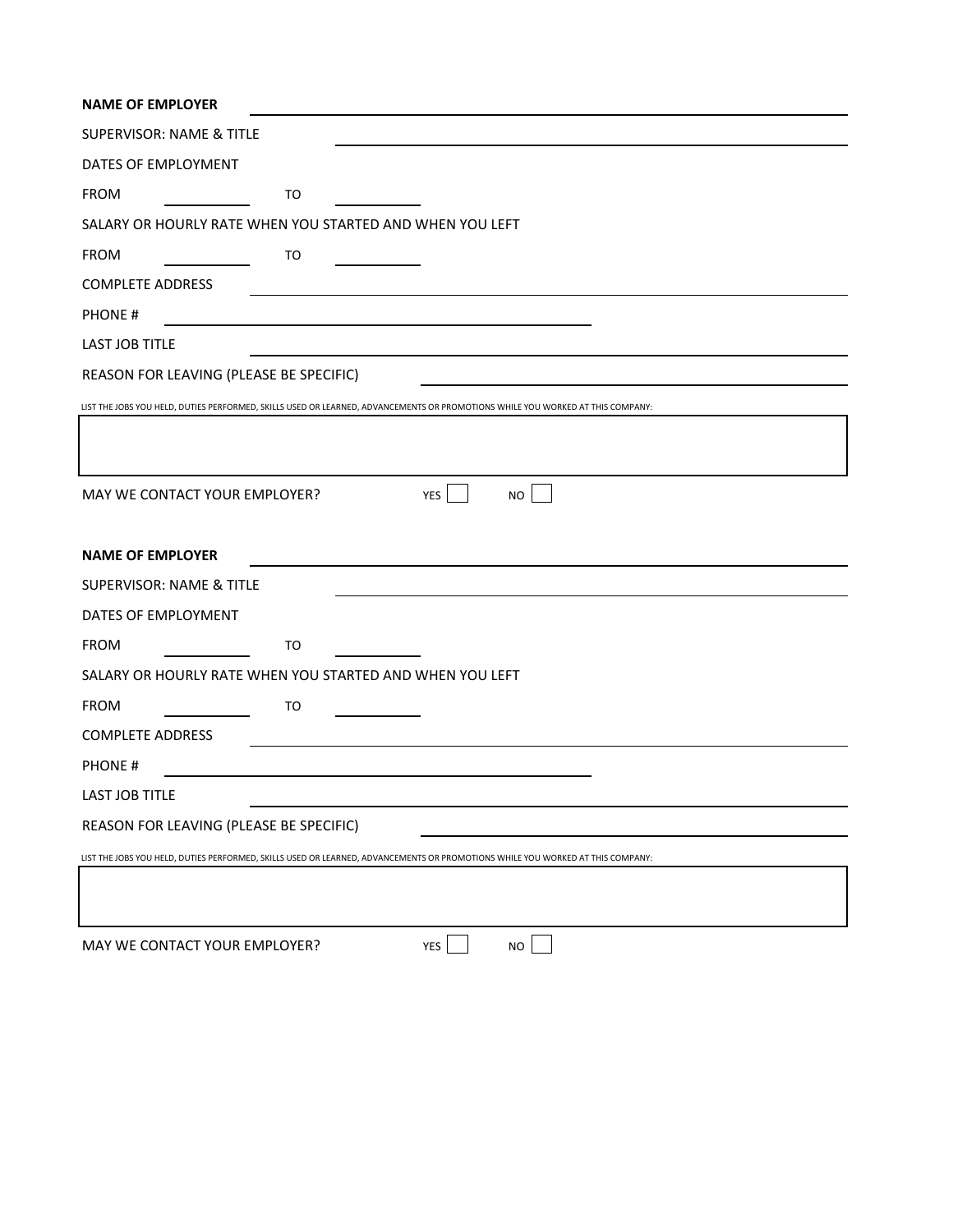### **MILITARY SERVICE**

| <b>BRANCH OF SERVICE</b>      |               |  |
|-------------------------------|---------------|--|
| RANK WHEN YOU ENTERED SERVICE | WHEN YOU LEFT |  |
| <b>COURSES OF STUDY</b>       |               |  |
| <b>MAJOR RESPONSIBILITIES</b> |               |  |

# **NON-COMPANY EXPERIENCE/VOLUNTEER WORK**

INCLUDE FREELANCE AND/OR ANY CLUBS, ASSOCIATIONS, AND OTHER PROGRAMS FOR WHICH YOU HAVE DONE VOLUNTEER WORK. HOWEVER, PLEASE DO NOT INCLUDE NAMES OF ORGANIZATIONS THAT SUGGEST RACE, COLOR, CREED, NATIONAL ORIGIN, OR SEX - FOR SUCH ORGANIZATIONS USE AN "X" IN PLACE OF THE ORGANIZATION'S NAME.

| ORGANIZATION NAME                    |  |
|--------------------------------------|--|
| <b>ACTIVITY</b>                      |  |
| <b>STRENGTHS &amp; CONTRIBUTIONS</b> |  |
|                                      |  |
| ORGANIZATION NAME                    |  |
| <b>ACTIVITY</b>                      |  |
| <b>STRENGTHS &amp; CONTRIBUTIONS</b> |  |

### **EDUCATION**

|                            | NAME OF SCHOOL, CITY AND STATE | <b>NO. YEARS COMPLETED</b> | <b>MAJOR OR DEGREE</b> |
|----------------------------|--------------------------------|----------------------------|------------------------|
| <b>HIGH SCHOOL</b>         |                                |                            |                        |
| TRADE OR TECH SCHOOL       |                                |                            |                        |
| <b>COLLEGE (UNDERGRAD)</b> |                                |                            |                        |
| <b>COLLEGE (POSTGRAD)</b>  |                                |                            |                        |
| SEMINARS/WORKSHOPS         |                                |                            |                        |
| SELF-TAUGHT EDUCATION      |                                |                            |                        |

#### **SUMMARY STATEMENT**

PLEASE WRITE A PARAGRAPH SUMMARIZING YOUR PROFESSIONAL GROWTH THUS FAR AND YOUR FUTURE AMBITIONS, AND GIVE ANY REASONS YOU FEEL YOU ARE ESPECIALLUY SUITED FOR THIS POSITION.

**THIS APPLICATION FOR EMPLOYMENT IS GOOD FOR 30 DAYS. CONSIDERATION FOR EMPLOYMENT AFTER 30 DAYS REQUIRES A NEW APPLICATION.**